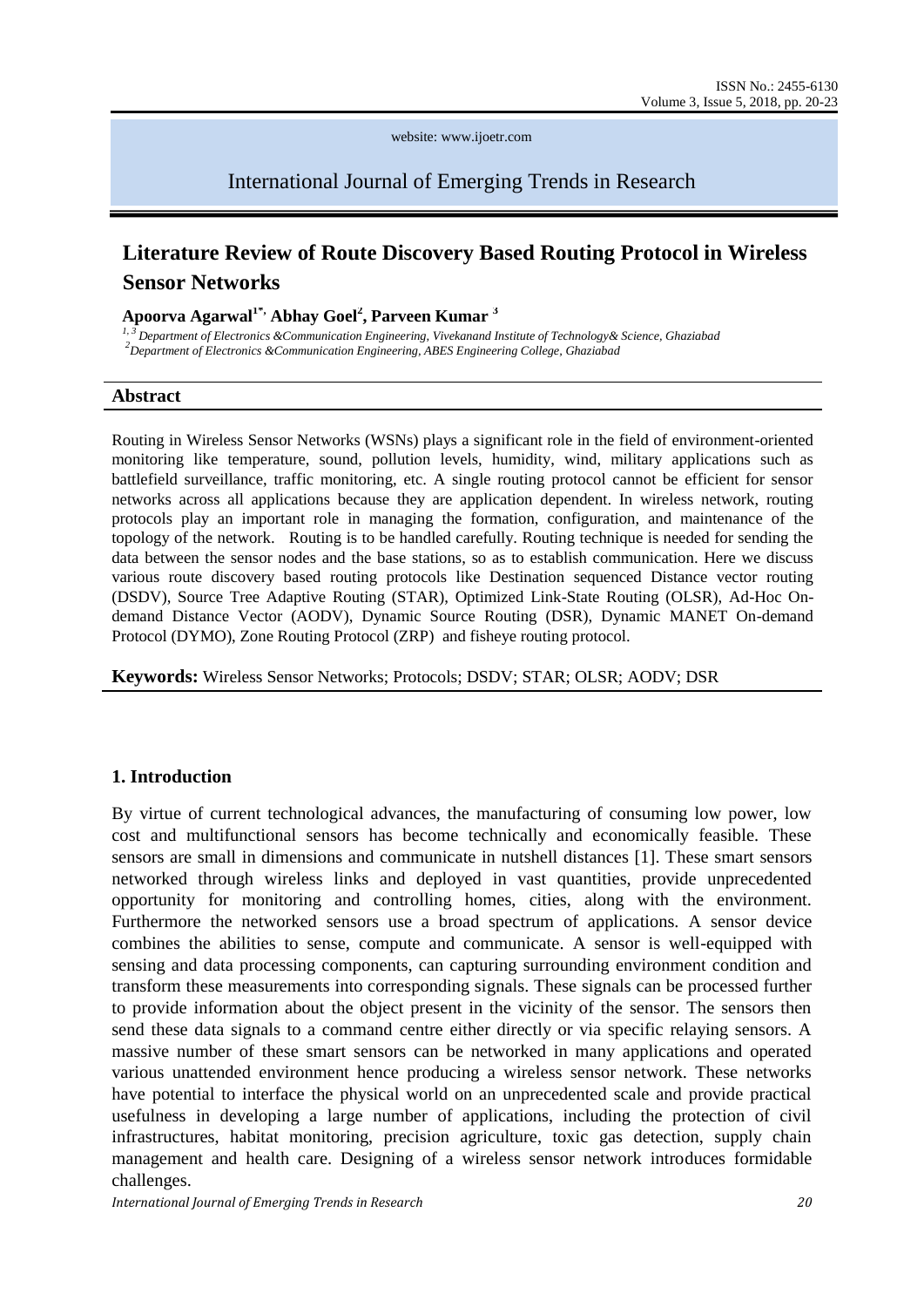## **2. Study of Wireless protocols**

Wireless sensor networks (WSNs) are achieving importance with the passage of time. Out of massive usage of wireless sensor networks, few applications demand quick data transfer including minimum possible interruption. The knowledge of network structure and routing protocol is very important and it should be appropriate for the requirement of the usage. The routing protocol is a process to select suitable path for the data to travel from source to destination. The process encounters several difficulties while selecting the route, which depends upon, type of network, channel characteristics and the performance metrics [2].

Routing protocols are classified on the basis of process they used to discover the routes as shown in [Figure 1]. Routing protocols are in charge of discovering and maintaining the routes in the network. However, the appropriateness of a particular routing protocol mainly depends on the capabilities of the nodes and on the application requirements.



**Figure 1: Classification of path discovery routing protocols in WSN**

## **A. Proactive routing protocols**

These routing protocols also called as table driven routing protocol. Continuously evaluate the routes within the network, so that when a packet needs to be forwarded the route is already known and can be immediately used. Table driven protocols maintain consistent and up to date routing information about each node in the network. These protocols require each node to store their routing information and whenever there is a change in network topology, the updates has to be made throughout the network. The table driven protocols for example are:

## **1) Destination sequenced Distance vector routing (DSDV)**

The DSDV routing protocol is an enhanced version of the distributed Bellman-Ford algorithm where each node maintain a table that contain the shortest distance and the first node on the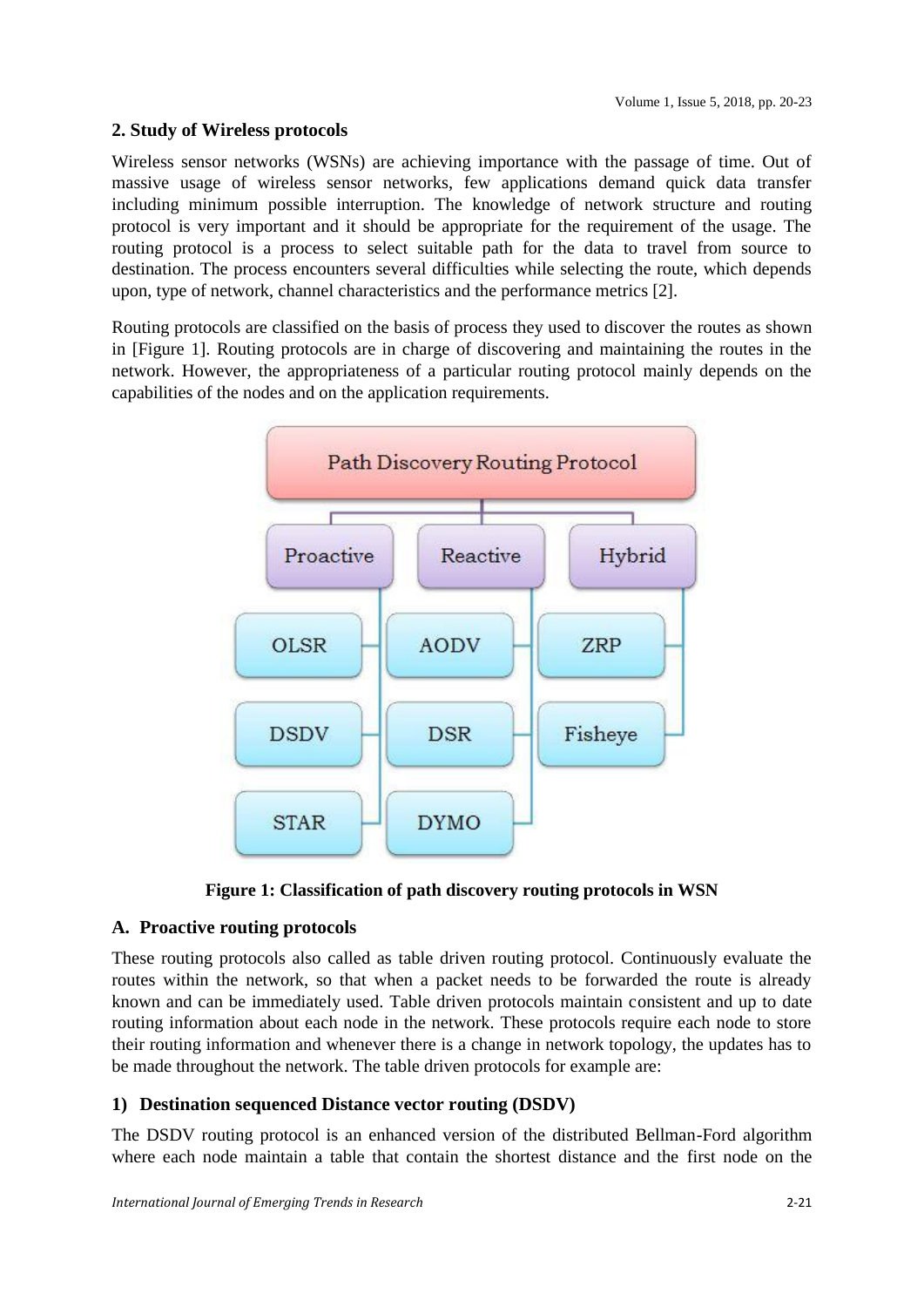shortest path to every other node in the network. It can be applied to MANETs with few modifications [3].

## **2) Source Tree Adaptive Routing (STAR)**

In source tree adaptive routing, a router sends data to its neighbours regarding the nodes in its preferred paths to destinations. The links along the preferred paths from a source to each desired destination creating a source tree that definitely specifies the complete paths from the source to each destination [5].

## **3) Optimized Link-State Routing (OLSR)**

In this protocol routes are immediately available when needed. It is an optimization on pure link state protocols. Optimized Link-State Routing performs hop by hop routing. Each node carries most recent information to provide a route for delivery of packets [4].

#### **B. Reactive routing protocols**

Reactive routing protocols, also called on demand routing protocol, it invokes a route only on demand. A node wishing to communicate with another node first seeks for a route in its routing table. If it finds one the communication starts immediately, otherwise the node initiates a route discovery phase. Once a Route has been established, it is maintained until either the destination becomes in accessible or until the route is no longer used or expired. For example:

## **1) Ad-Hoc On-demand Distance Vector (AODV)**

AODV, a route is established only when it is required by a source node for transmitting data packets. In AODV, the source node and intermediate nodes store the next-hop information corresponding to each flow for data packet transmission. AODV utilizes routing tables to store routing information [4].

#### **2) Dynamic Source Routing (DSR)**

Dynamic source routing depends on two main mechanisms: Route Discovery and Route Maintenance. Route discovery is the procedure used at the source of the packets to discover a route to the destination. Route Maintenance is the procedure that discovers link failures and repairs them. DSR is a self-maintaining routing protocol [6].

## **3) Dynamic On-Demand MANET Routing Protocol (DYMO)**

In dynamic on demand routing protocol a routes can be discovered just when they are required. the DYMO routing protocol is a successor to AODV routing protocol and shares many of its features. This protocol is an energy efficient protocol even when the network is large. The main advantage of DYMO is that it is slightly easy to implement and design with keeping future enhancements in mind [7].

## **C. Hybrid routing protocols**

This type of protocols combines the advantages of proactive and reactive routing. The routing is initially established with some proactively prospected routes and then serves the demand from additionally activated nodes through reactive flooding. These protocols maintain topology information up to m hops in tables. Here the network is divided into small clusters or zones. For Example: